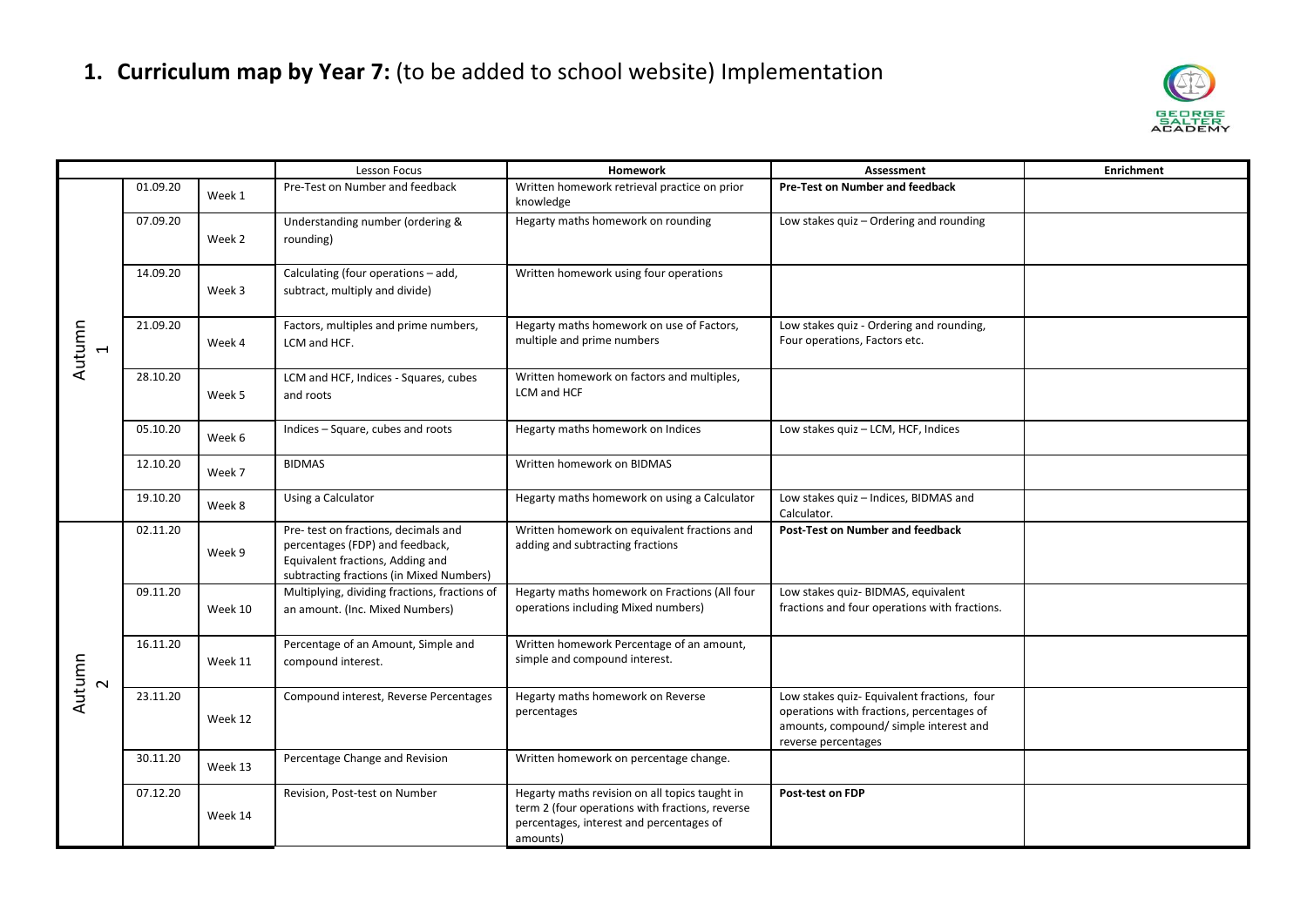|                                    | 14.12.20 |         | feedback on FDP test                                             | Written homework on all topics taught in term<br>2 (four operations with fractions, reverse                                                          |                                                                                                                         |  |
|------------------------------------|----------|---------|------------------------------------------------------------------|------------------------------------------------------------------------------------------------------------------------------------------------------|-------------------------------------------------------------------------------------------------------------------------|--|
|                                    |          | Week 15 |                                                                  | percentages, interest and percentages of<br>amounts).                                                                                                |                                                                                                                         |  |
| Spring<br>$\overline{\phantom{0}}$ | 04.01.21 | Week 16 | Pre-test on algebra and algebraic<br>terminology                 | Hegarty maths homework on algebraic<br>terminology.                                                                                                  | Low stakes quiz- percentages of amounts,<br>compound/simple interest, reverse<br>percentages and algebraic terminology. |  |
|                                    | 11.01.21 | Week 17 | Expressions                                                      | Written homework on expressions                                                                                                                      |                                                                                                                         |  |
|                                    | 18.01.21 | Week 18 | Substitution                                                     | Hegarty maths homework on substitution                                                                                                               | Low stakes quiz- Reverse percentages,<br>algebraic terminology, expressions and<br>substitution.                        |  |
|                                    | 25.01.21 | Week 19 | Collecting like terms                                            | Written homework on collecting like terms                                                                                                            |                                                                                                                         |  |
|                                    | 01.02.21 | Week 20 | Expanding                                                        | Hegarty maths homework on expanding                                                                                                                  | Low stakes quiz- Expressions, substitution,<br>collecting like terms and expanding                                      |  |
|                                    | 08.02.21 | Week 21 | Factorising                                                      | Written homework on factorising                                                                                                                      |                                                                                                                         |  |
|                                    | 22.02.21 | Week 22 | Solving equations                                                | Hegarty maths homework on solving equations                                                                                                          | Low stakes quiz- collecting like term,<br>expanding, factorising and solving equations                                  |  |
|                                    | 01.03.21 | Week 23 | Solving equations                                                | Written homework on solving equations                                                                                                                |                                                                                                                         |  |
|                                    | 08.03.21 | Week 24 | Algebraic fractions                                              | Hegarty maths homework on algebraic<br>fractions                                                                                                     | Low stakes quiz- factorising, solving<br>equations and algebraic fractions)                                             |  |
| Spring<br>$\sim$                   | 15.03.21 | Week 25 | Sequences                                                        | Written homework on sequences                                                                                                                        |                                                                                                                         |  |
|                                    | 22.03.21 | Week 26 | Revision                                                         | Hegarty maths homework to revise on spring<br>topics- (Algebraic terminology, expressions,<br>substitution, collecting like terms and<br>expanding). | Low stakes quiz- Solving equations, algebraic<br>fractions and sequences.                                               |  |
|                                    | 22.03.21 | Week 27 | Revision                                                         | Written homework revision on spring topics<br>(factorising, solving expressions, algebraic<br>fractions and sequences).                              |                                                                                                                         |  |
|                                    | 29.03.21 | Week 28 | Post-test on algebra                                             |                                                                                                                                                      | Post-test on algebra                                                                                                    |  |
|                                    | 19.04.21 | Week 29 | Pre-test on geometry and giving<br>feedback on post-test algebra | Hegarty maths homework on algebra                                                                                                                    | Pre-test on geometry                                                                                                    |  |
|                                    | 26.04.21 | Week 30 | Converting units and Perimeter                                   | Written homework on converting units and<br>perimeter                                                                                                |                                                                                                                         |  |
| $\overline{\phantom{0}}$<br>Summer | 03.05.21 | Week 31 | Area                                                             | Hegarty maths homework on area                                                                                                                       | Low stakes quiz- algebraic fractions,<br>sequences, converting units, perimeter and<br>area.                            |  |
|                                    | 10.05.21 | Week 32 | Volume and properties of shapes                                  | Written homework on volume and properties<br>of shapes                                                                                               |                                                                                                                         |  |
|                                    | 17.05.21 | Week 33 | Angles and Angles in parallel lines                              | Hegarty maths homework on angles and angles<br>in parallel lines                                                                                     | Low stakes quiz- converting units, perimeter,<br>area, properties of shapes and angles-<br>parallel lines.              |  |
|                                    | 24.05.21 | Week 34 | Angles-Polygons                                                  | Written homework on angles- polygons                                                                                                                 |                                                                                                                         |  |
| $\overline{5}$ $\overline{5}$      | 07.06.21 | Week 35 | Co-ordinates and mid-point                                       | Hegarty maths homework on co-ordinates and<br>mid-points                                                                                             | Knowledge test                                                                                                          |  |